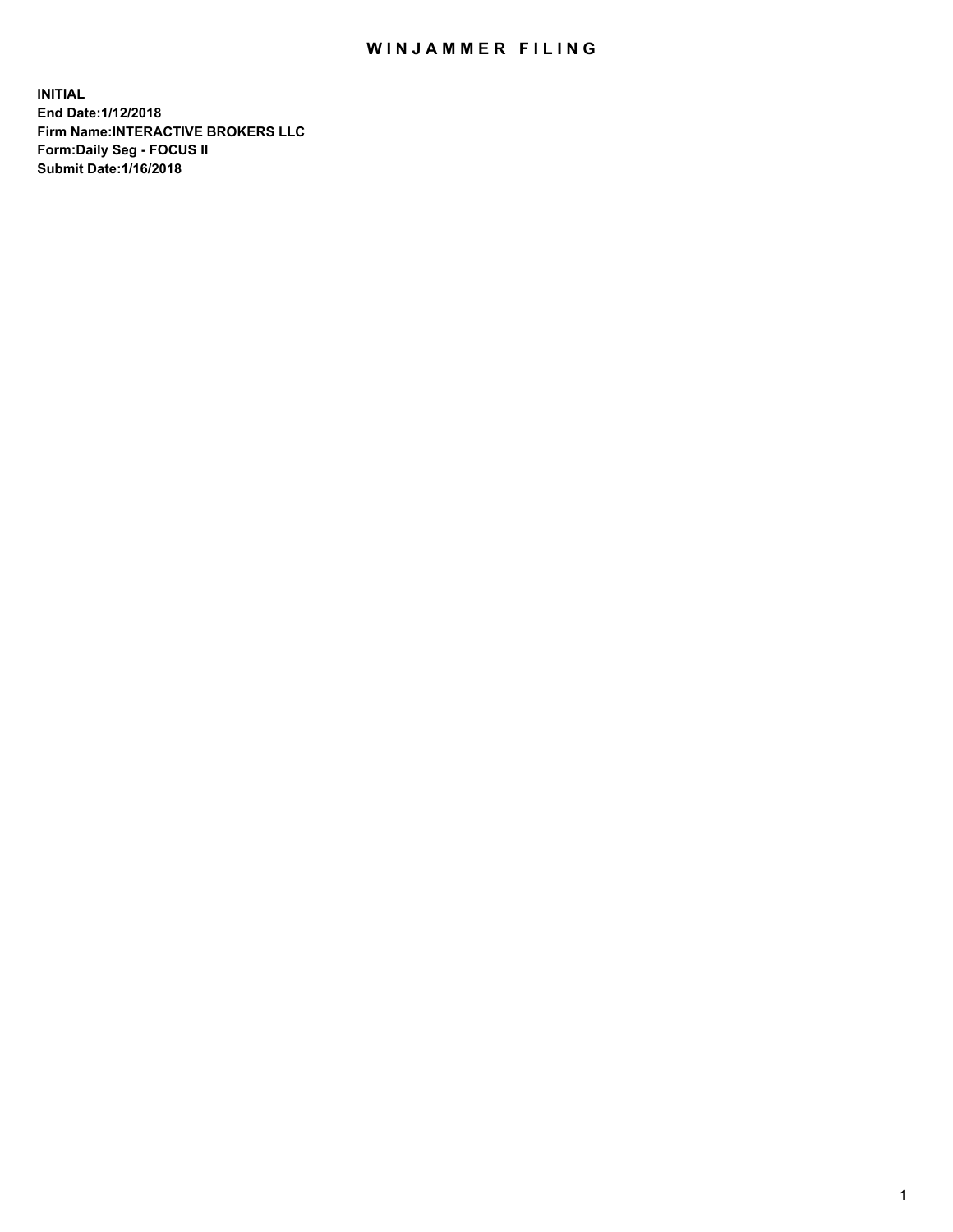## **INITIAL End Date:1/12/2018 Firm Name:INTERACTIVE BROKERS LLC Form:Daily Seg - FOCUS II Submit Date:1/16/2018 Daily Segregation - Cover Page**

| Name of Company<br><b>Contact Name</b><br><b>Contact Phone Number</b>                                                                                                                                                                                                                                                          | <b>INTERACTIVE BROKERS LLC</b><br><b>James Menicucci</b><br>203-618-8085                        |
|--------------------------------------------------------------------------------------------------------------------------------------------------------------------------------------------------------------------------------------------------------------------------------------------------------------------------------|-------------------------------------------------------------------------------------------------|
| <b>Contact Email Address</b>                                                                                                                                                                                                                                                                                                   | jmenicucci@interactivebrokers.c<br>om                                                           |
| FCM's Customer Segregated Funds Residual Interest Target (choose one):<br>a. Minimum dollar amount: ; or<br>b. Minimum percentage of customer segregated funds required:% ; or<br>c. Dollar amount range between: and; or<br>d. Percentage range of customer segregated funds required between:% and%.                         | $\overline{\mathbf{0}}$<br>$\overline{\mathbf{0}}$<br>155,000,000 245,000,000<br>0 <sub>0</sub> |
| FCM's Customer Secured Amount Funds Residual Interest Target (choose one):<br>a. Minimum dollar amount: ; or<br>b. Minimum percentage of customer secured funds required:%; or<br>c. Dollar amount range between: and; or<br>d. Percentage range of customer secured funds required between: % and %.                          | $\overline{\mathbf{0}}$<br>$\overline{\mathbf{0}}$<br>80,000,000 120,000,000<br>0 <sub>0</sub>  |
| FCM's Cleared Swaps Customer Collateral Residual Interest Target (choose one):<br>a. Minimum dollar amount: ; or<br>b. Minimum percentage of cleared swaps customer collateral required:% ; or<br>c. Dollar amount range between: and; or<br>d. Percentage range of cleared swaps customer collateral required between:% and%. | $\overline{\mathbf{0}}$<br>$\underline{\mathbf{0}}$<br>0 <sub>0</sub><br>0 <sup>0</sup>         |

Attach supporting documents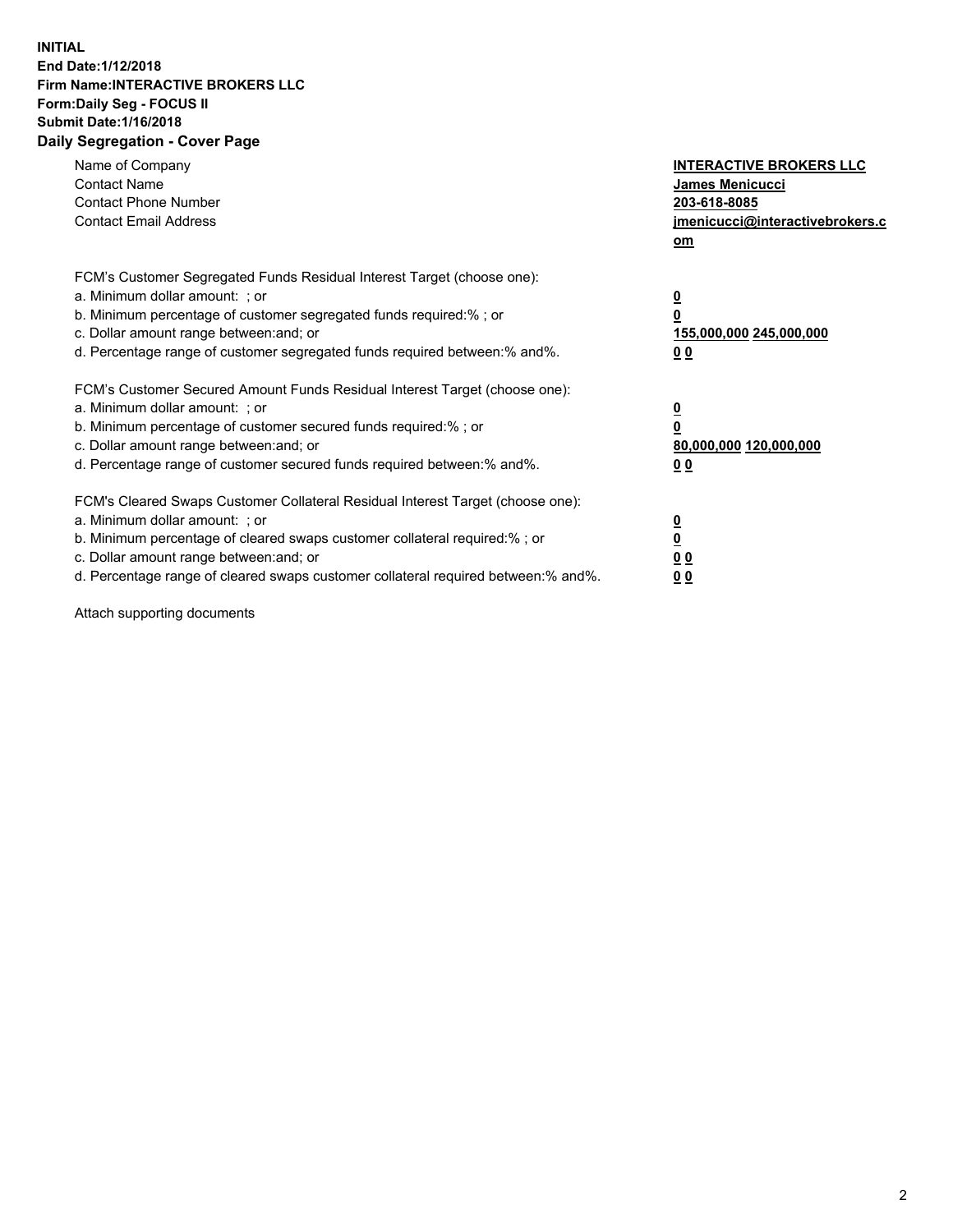## **INITIAL End Date:1/12/2018 Firm Name:INTERACTIVE BROKERS LLC Form:Daily Seg - FOCUS II Submit Date:1/16/2018 Daily Segregation - Secured Amounts**

|     | Daily Segregation - Secured Amounts                                                                        |                                   |
|-----|------------------------------------------------------------------------------------------------------------|-----------------------------------|
|     | Foreign Futures and Foreign Options Secured Amounts                                                        |                                   |
|     | Amount required to be set aside pursuant to law, rule or regulation of a foreign                           | $0$ [7305]                        |
|     | government or a rule of a self-regulatory organization authorized thereunder                               |                                   |
| 1.  | Net ledger balance - Foreign Futures and Foreign Option Trading - All Customers                            |                                   |
|     | A. Cash                                                                                                    | 479,929,758 [7315]                |
|     | B. Securities (at market)                                                                                  | $0$ [7317]                        |
| 2.  | Net unrealized profit (loss) in open futures contracts traded on a foreign board of trade                  | 39,735,174 [7325]                 |
| 3.  | Exchange traded options                                                                                    |                                   |
|     | a. Market value of open option contracts purchased on a foreign board of trade                             | 10,161 [7335]                     |
|     | b. Market value of open contracts granted (sold) on a foreign board of trade                               | $-40,852$ [7337]                  |
| 4.  | Net equity (deficit) (add lines 1.2. and 3.)                                                               | 519,634,241 [7345]                |
| 5.  | Account liquidating to a deficit and account with a debit balances - gross amount                          | 3,178 [7351]                      |
|     | Less: amount offset by customer owned securities                                                           | 0 [7352] 3,178 [7354]             |
| 6.  | Amount required to be set aside as the secured amount - Net Liquidating Equity                             | 519,637,419 [7355]                |
|     | Method (add lines 4 and 5)                                                                                 |                                   |
| 7.  | Greater of amount required to be set aside pursuant to foreign jurisdiction (above) or line                | 519,637,419 [7360]                |
|     | 6.                                                                                                         |                                   |
|     | FUNDS DEPOSITED IN SEPARATE REGULATION 30.7 ACCOUNTS                                                       |                                   |
| 1.  | Cash in banks                                                                                              |                                   |
|     | A. Banks located in the United States                                                                      | 85,899,860 [7500]                 |
|     | B. Other banks qualified under Regulation 30.7                                                             | 0 [7520] 85,899,860 [7530]        |
| 2.  | Securities                                                                                                 |                                   |
|     | A. In safekeeping with banks located in the United States                                                  | 422,923,075 [7540]                |
|     | B. In safekeeping with other banks qualified under Regulation 30.7                                         | 0 [7560] 422,923,075 [7570]       |
| 3.  | Equities with registered futures commission merchants                                                      |                                   |
|     | A. Cash                                                                                                    | $0$ [7580]                        |
|     | <b>B.</b> Securities                                                                                       | $0$ [7590]                        |
|     | C. Unrealized gain (loss) on open futures contracts                                                        | $0$ [7600]                        |
|     | D. Value of long option contracts                                                                          | $0$ [7610]                        |
|     | E. Value of short option contracts                                                                         | 0 [7615] 0 [7620]                 |
| 4.  | Amounts held by clearing organizations of foreign boards of trade                                          |                                   |
|     | A. Cash                                                                                                    | $0$ [7640]                        |
|     | <b>B.</b> Securities                                                                                       | $0$ [7650]                        |
|     | C. Amount due to (from) clearing organization - daily variation                                            | $0$ [7660]                        |
|     | D. Value of long option contracts                                                                          | $0$ [7670]                        |
|     | E. Value of short option contracts                                                                         | 0 [7675] 0 [7680]                 |
| 5.  | Amounts held by members of foreign boards of trade                                                         |                                   |
|     | A. Cash                                                                                                    | 127,507,424 [7700]                |
|     | <b>B.</b> Securities                                                                                       | $0$ [7710]                        |
|     | C. Unrealized gain (loss) on open futures contracts                                                        | 17,368,434 [7720]                 |
|     | D. Value of long option contracts                                                                          | 10,161 [7730]                     |
|     | E. Value of short option contracts                                                                         | -40,852 [7735] 144,845,167 [7740] |
| 6.  | Amounts with other depositories designated by a foreign board of trade                                     | 0 [7760]                          |
| 7.  | Segregated funds on hand                                                                                   | $0$ [7765]                        |
| 8.  | Total funds in separate section 30.7 accounts                                                              | 653,668,102 [7770]                |
| 9.  | Excess (deficiency) Set Aside for Secured Amount (subtract line 7 Secured Statement<br>Page 1 from Line 8) | 134,030,683 [7380]                |
| 10. | Management Target Amount for Excess funds in separate section 30.7 accounts                                | 80,000,000 [7780]                 |
| 11. | Excess (deficiency) funds in separate 30.7 accounts over (under) Management Target                         | 54,030,683 [7785]                 |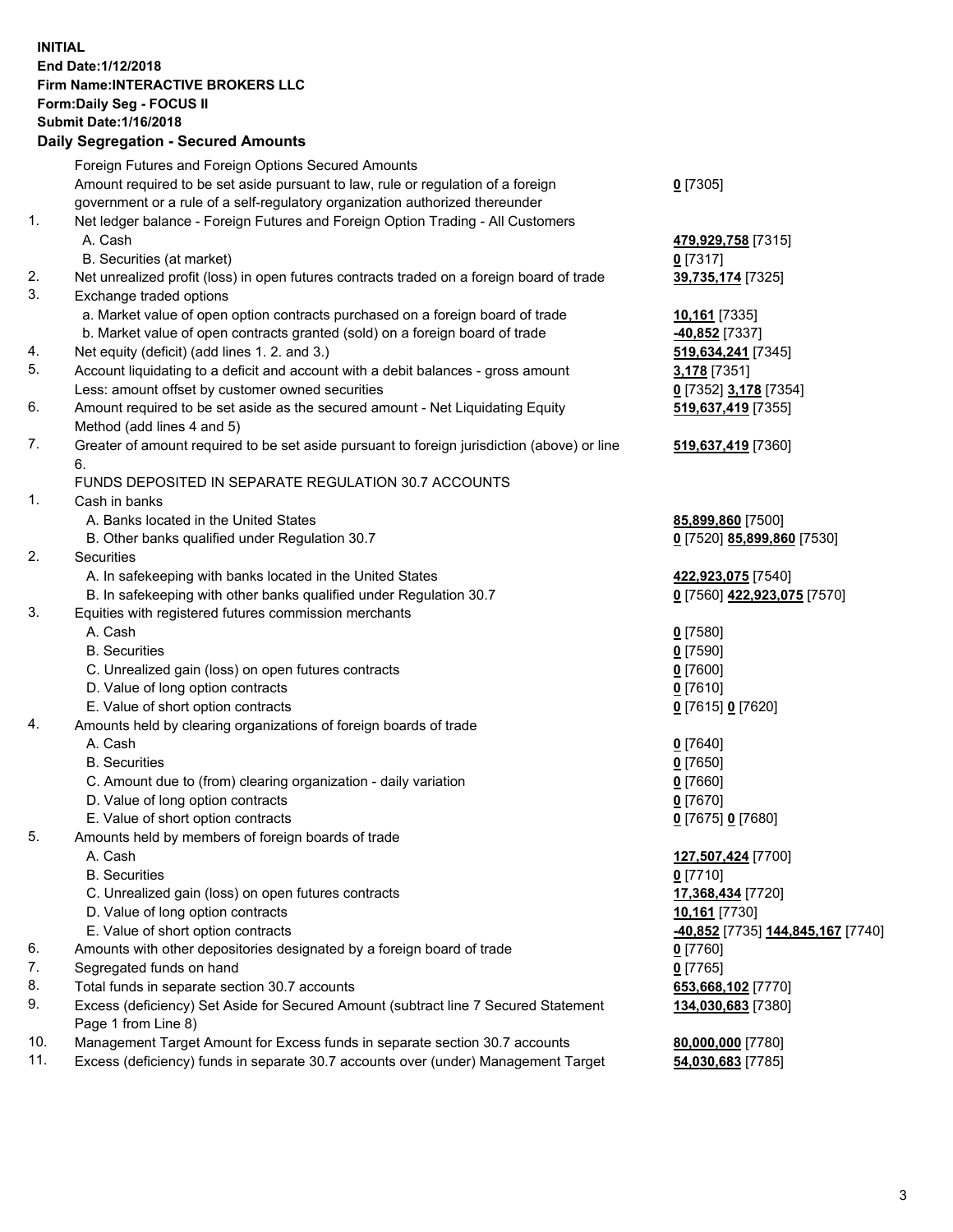**INITIAL End Date:1/12/2018 Firm Name:INTERACTIVE BROKERS LLC Form:Daily Seg - FOCUS II Submit Date:1/16/2018 Daily Segregation - Segregation Statement** SEGREGATION REQUIREMENTS(Section 4d(2) of the CEAct) 1. Net ledger balance A. Cash **4,589,903,878** [7010] B. Securities (at market) **0** [7020] 2. Net unrealized profit (loss) in open futures contracts traded on a contract market **-139,506,820** [7030] 3. Exchange traded options A. Add market value of open option contracts purchased on a contract market **275,071,536** [7032] B. Deduct market value of open option contracts granted (sold) on a contract market **-356,536,605** [7033] 4. Net equity (deficit) (add lines 1, 2 and 3) **4,368,931,989** [7040] 5. Accounts liquidating to a deficit and accounts with debit balances - gross amount **267,710** [7045] Less: amount offset by customer securities **0** [7047] **267,710** [7050] 6. Amount required to be segregated (add lines 4 and 5) **4,369,199,699** [7060] FUNDS IN SEGREGATED ACCOUNTS 7. Deposited in segregated funds bank accounts A. Cash **571,178,608** [7070] B. Securities representing investments of customers' funds (at market) **2,847,431,475** [7080] C. Securities held for particular customers or option customers in lieu of cash (at market) **0** [7090] 8. Margins on deposit with derivatives clearing organizations of contract markets A. Cash **22,518,034** [7100] B. Securities representing investments of customers' funds (at market) **1,209,938,484** [7110] C. Securities held for particular customers or option customers in lieu of cash (at market) **0** [7120] 9. Net settlement from (to) derivatives clearing organizations of contract markets **-4,785,999** [7130] 10. Exchange traded options A. Value of open long option contracts **275,028,072** [7132] B. Value of open short option contracts **-356,518,364** [7133] 11. Net equities with other FCMs A. Net liquidating equity **0** [7140] B. Securities representing investments of customers' funds (at market) **0** [7160] C. Securities held for particular customers or option customers in lieu of cash (at market) **0** [7170] 12. Segregated funds on hand **0** [7150] 13. Total amount in segregation (add lines 7 through 12) **4,564,790,310** [7180] 14. Excess (deficiency) funds in segregation (subtract line 6 from line 13) **195,590,611** [7190] 15. Management Target Amount for Excess funds in segregation **155,000,000** [7194]

16. Excess (deficiency) funds in segregation over (under) Management Target Amount Excess

**40,590,611** [7198]